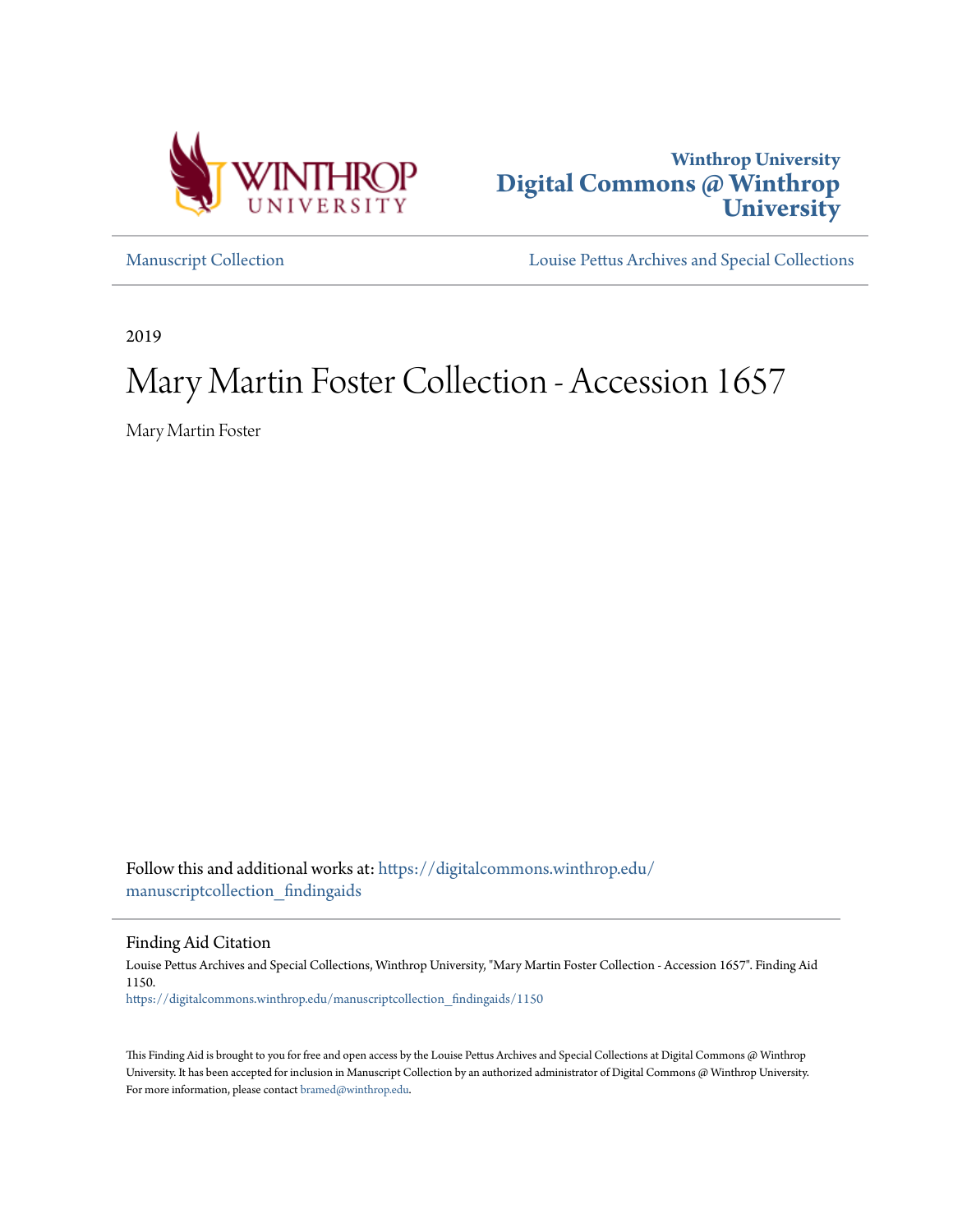# **WINTHROP UNIVERSITY LOUISE PETTUS ARCHIVES & SPECIAL COLLECTIONS**

# **MANUSCRIPT COLLECTION**

# **ACCESSION 1657**

# **MARY MARTIN FOSTER COLLECTION**

nd

3 pieces, 1 box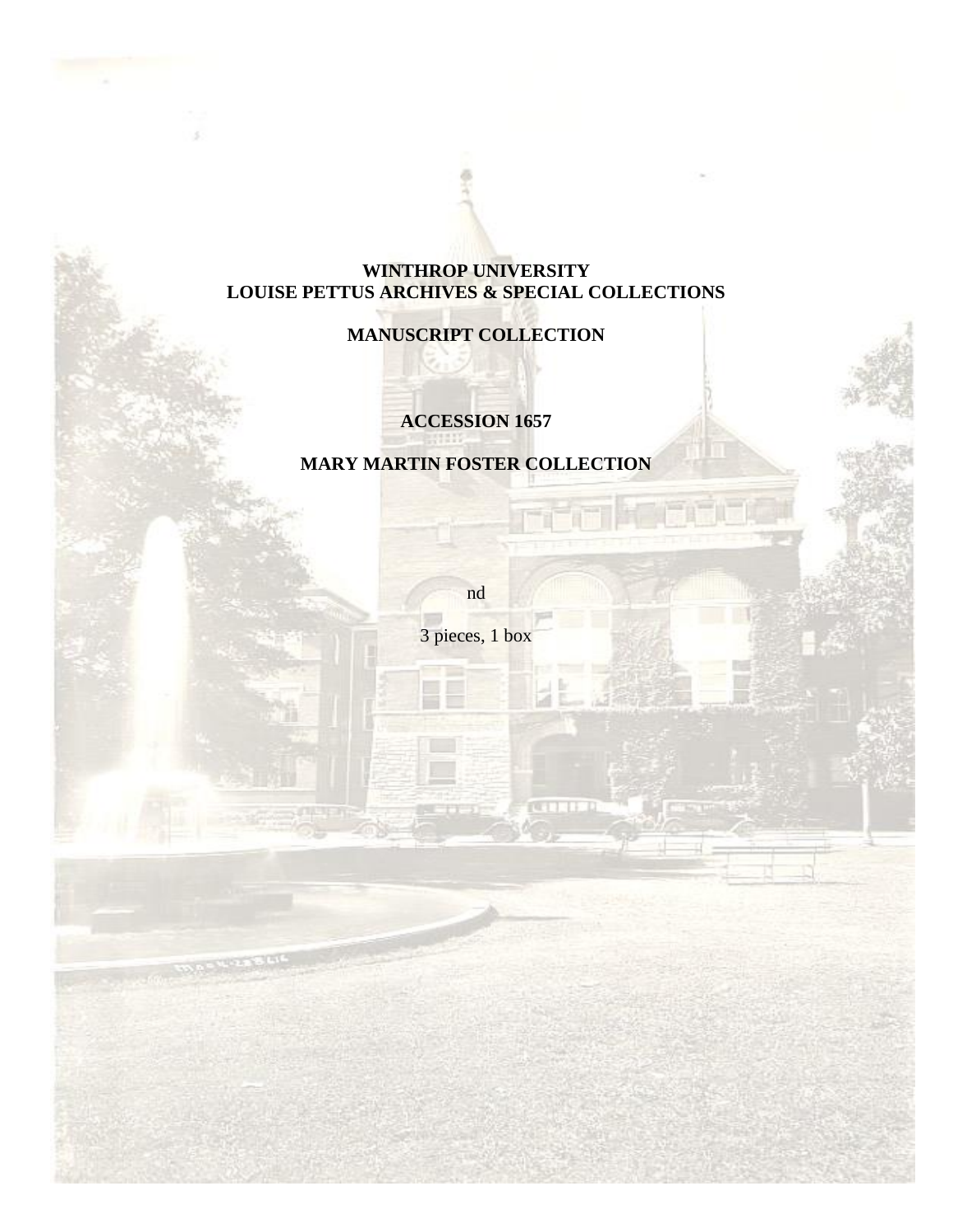### **WINTHROP UNIVERSITY**

#### **LOUISE PETTUS ARCHIVES & SPECIAL COLLECTIONS**

#### **MANUSCRIPT COLLECTION**

ADDITIONS: \_\_\_, \_\_\_, \_\_\_

ACC. NO.: **\_1657\_** PROCESSED BY: \_Abby B. Hieber\_ NO. OF SECTIONS: \_3\_

#### **MARY MARTIN FOSTER COLLECTION I**

Provenance: The Mary Martin Foster Collection was donated by Jean Wells, former Winthrop Assistant Professor in the Ida Jane Dacus Library, on June 28, 2019.

> Linear feet of shelf space occupied: 1.0 Approximate number of pieces: 3

Restrictions: Open to researchers under the rules and regulations of the Louise Pettus Archives & Special Collections at Winthrop University.

Literary Rights: For information concerning literary rights please contact the Louise Pettus Archives & Special Collections at Winthrop University.

Scope and Content Note: **The Mary Martin Foster Collection consists of a handmade dress with matching bonnet and a pair of eyeglasses with a case. This collection is undated but is believed to be from the early twentieth century. The items are in good condition with little wear. The garments and glasses belonged to Ms. Mary Martin Foster..**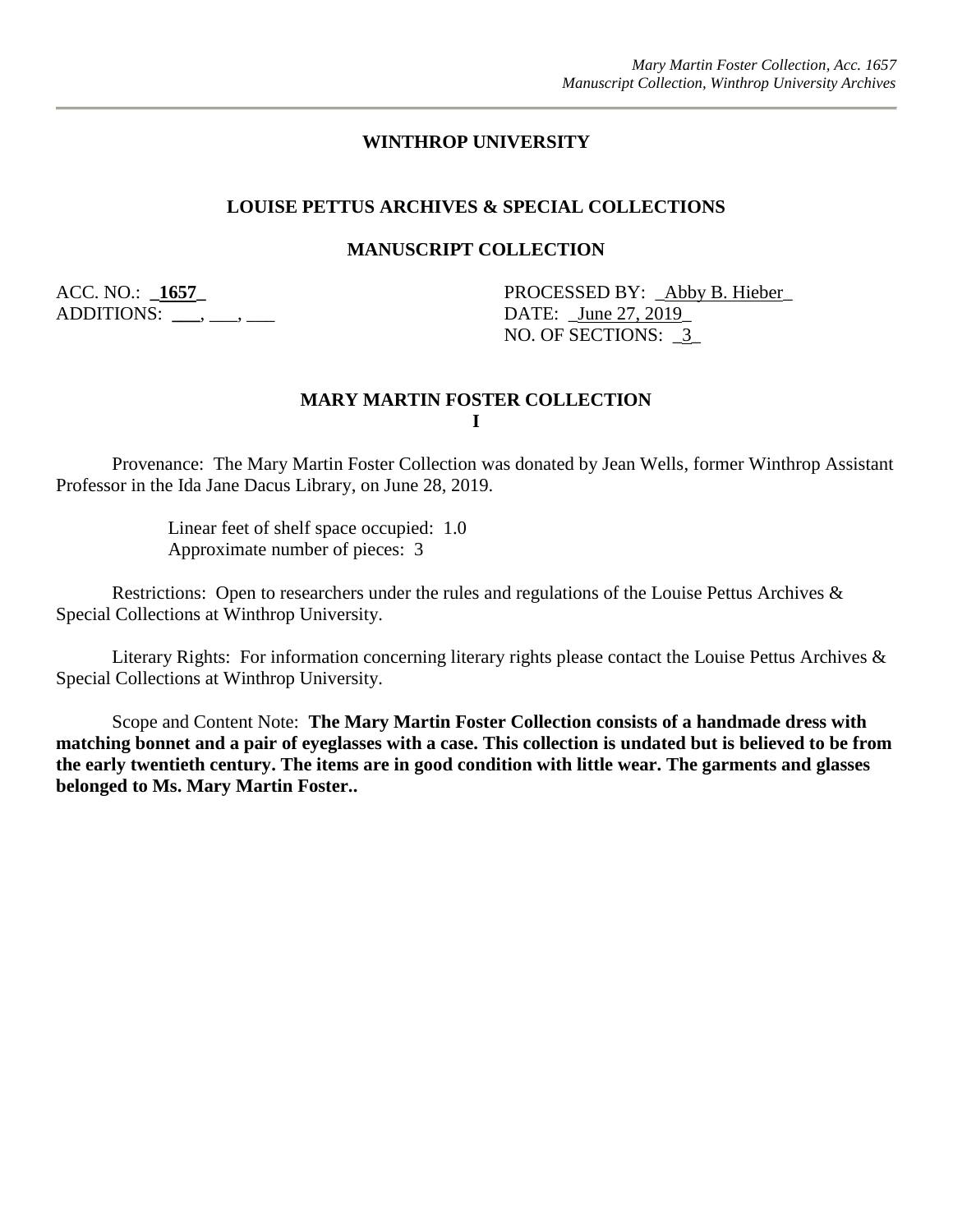# **II**

# **BIOGRAPHICAL DATA**

#### **MARY MARTIN FOSTER**

| <b>Born</b> | February $11th$ , 1859 |
|-------------|------------------------|
|-------------|------------------------|

Married Date unknown but her Spouse was G. W. Foster (1857-1908)

Death July 6<sup>th</sup>, 1953

Buried Olivet Presbyterian Church Cemetery McConnells, York County, S.C.